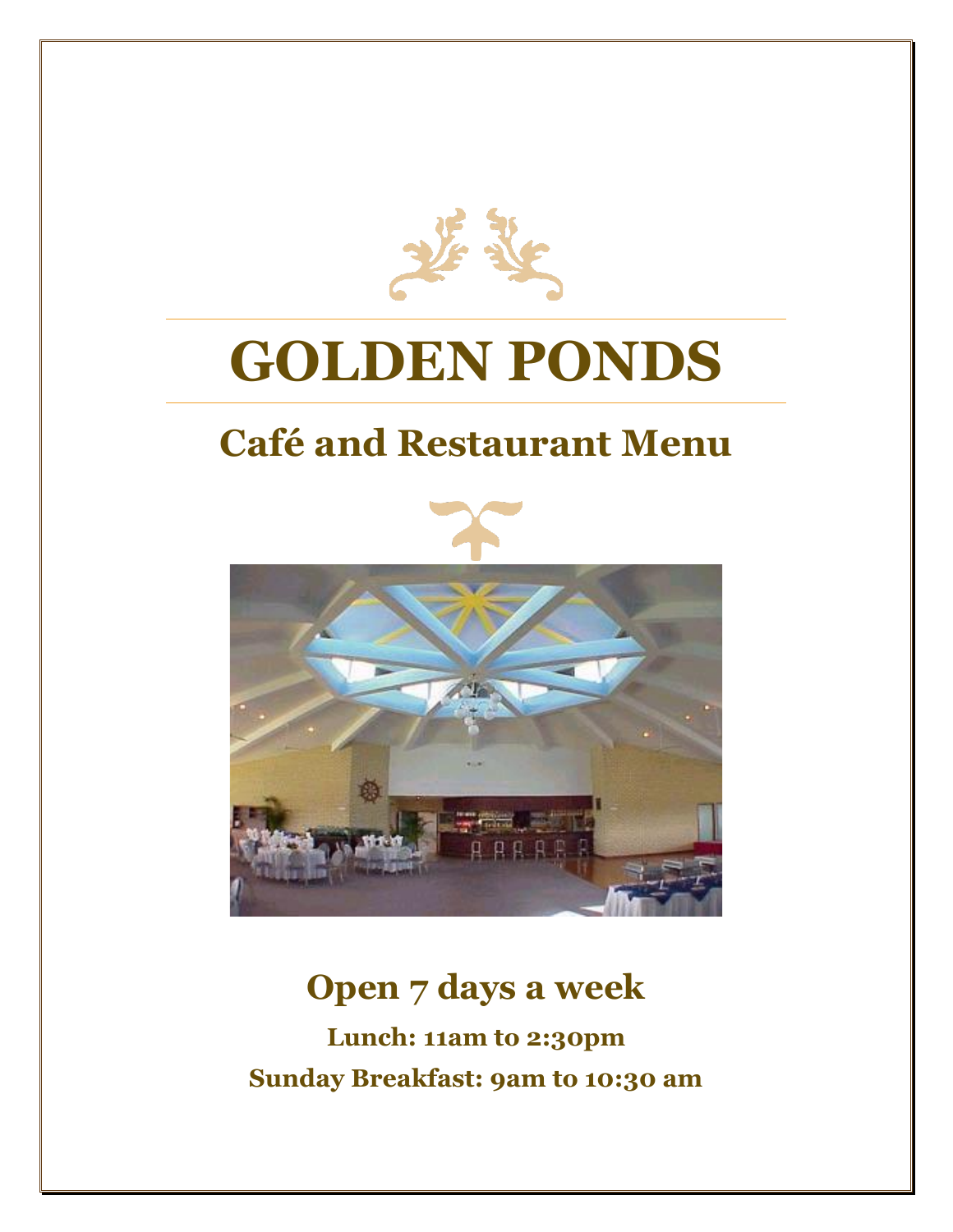# *STARTERS*



 $\bigcirc$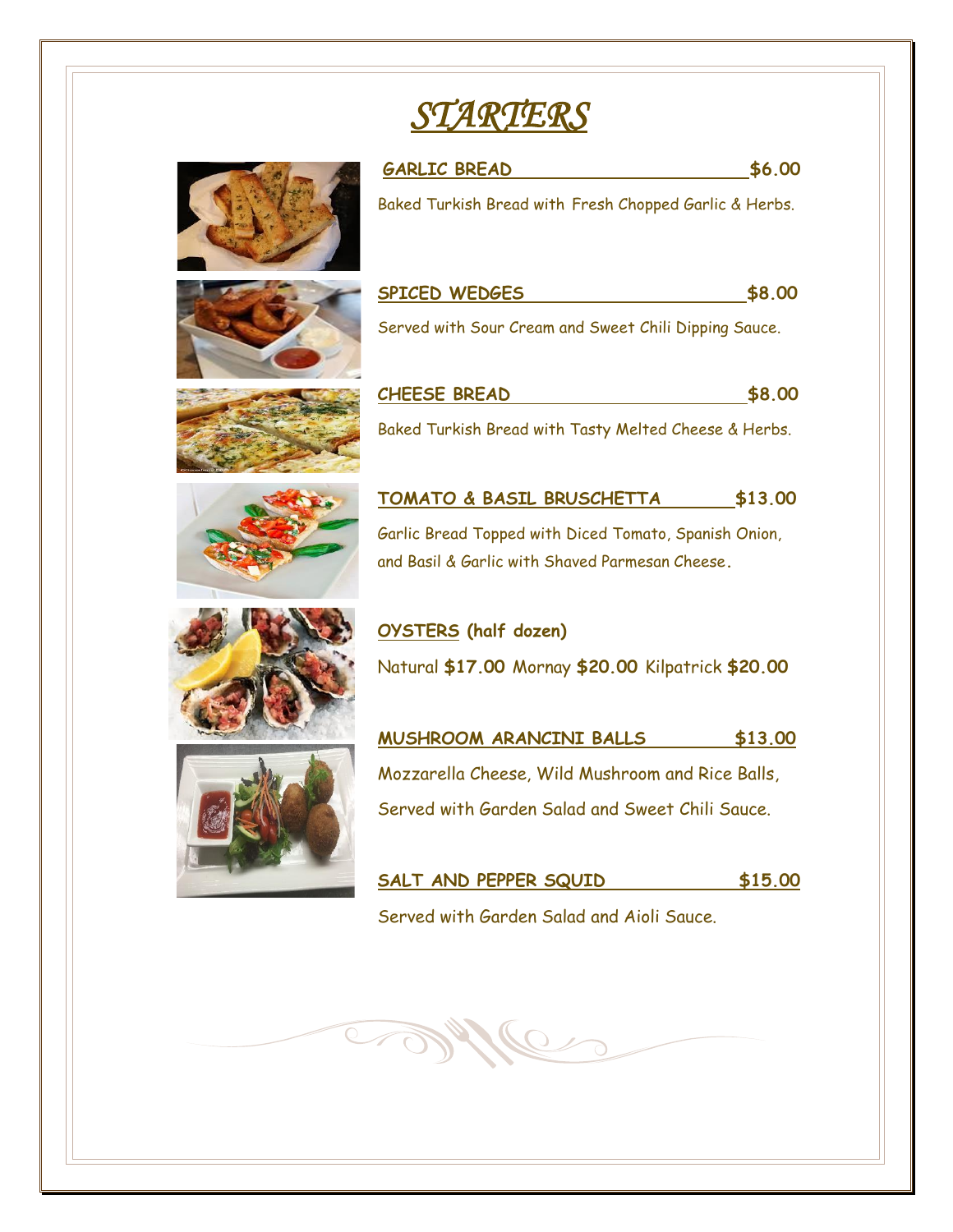# *SOUPS & SALAD*

**MIXED GARDEN SALAD or**

**STARVICE** 





**SOUP OF THE DAY Small \$5 Main \$8.00**  Served with warm Garlic Bread.

#### **SEAFOOD CHOWDER Small \$10.00 Main \$20.00**

Cooked individually with Fresh Fish, Chunky Squid, Prawns, Scallops, and Mussels, served with warm Garlic Bread.



### **HAIL CAESER SALAD \$13.00**  Cos Lettuce, Bacon Bits, Boiled Egg, Shaved Parmesan Cheese and Dressing. (**Add Chicken for additional \$6.00) (Add Prawns or Squid for additional \$7.00)**

**STEAMED VEGETABLE PLATE \$8.00**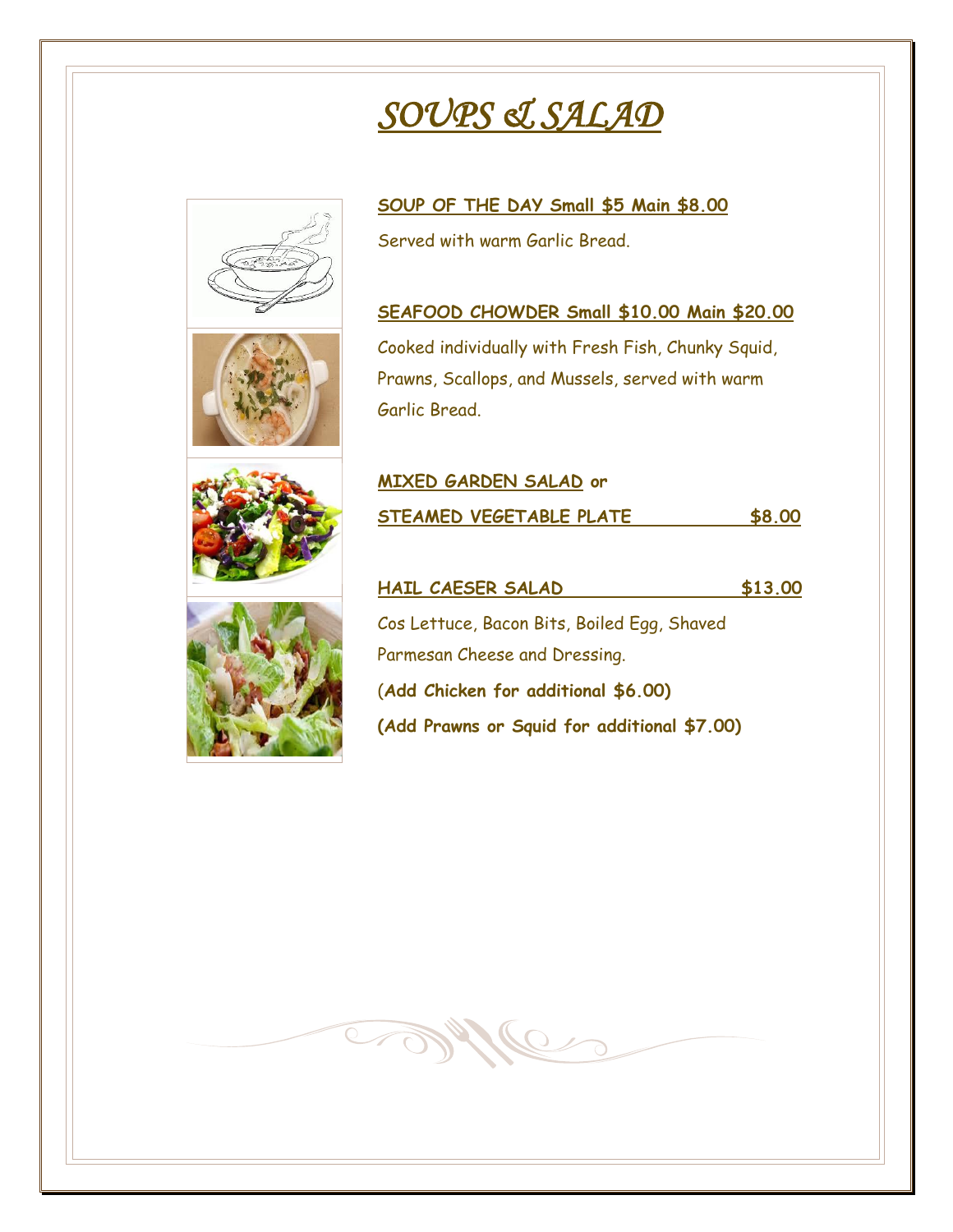# *SANDWICH / BURGER*



**STARKING**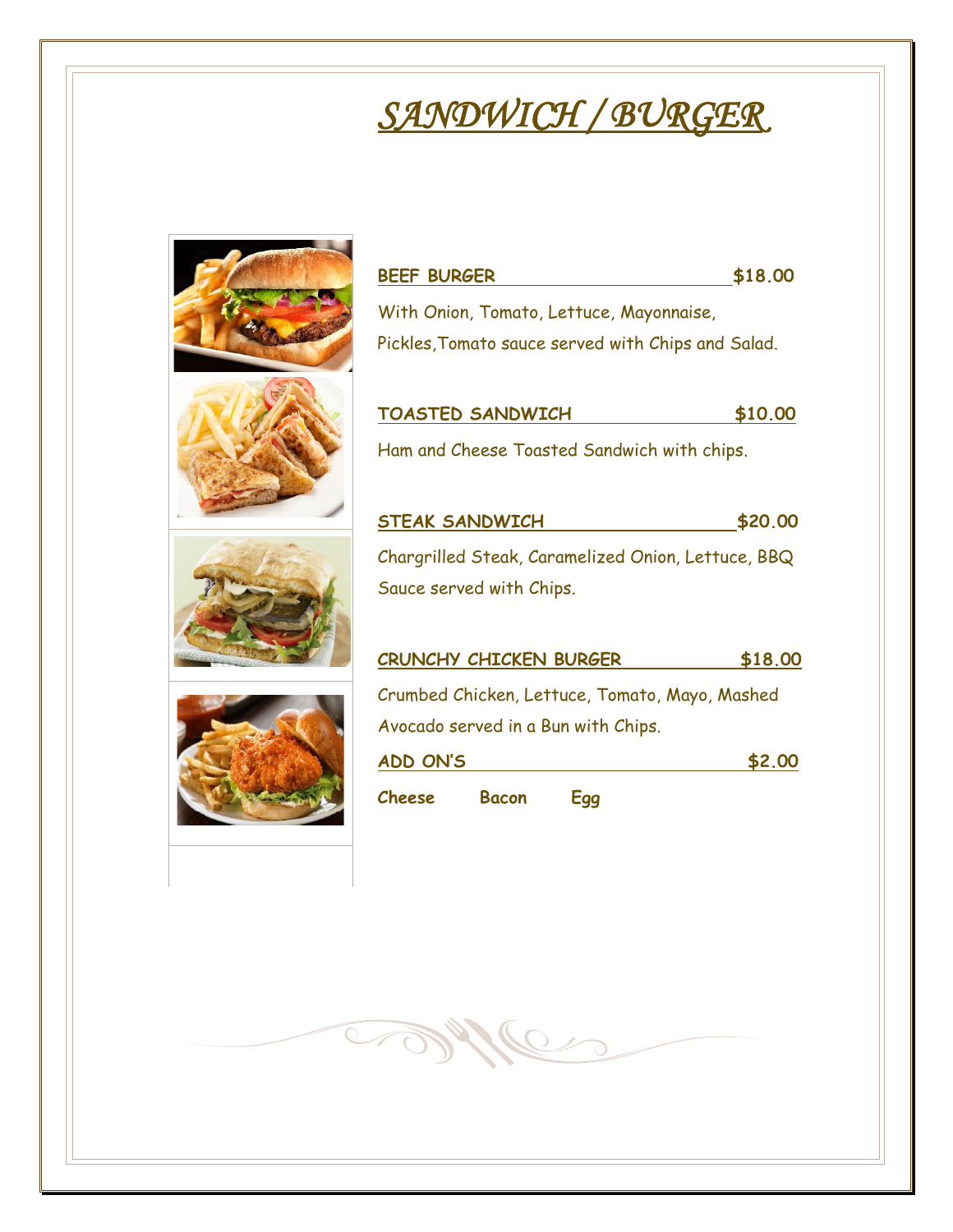

# *PASTA & PIZZAS*

| SPAGHETTI OR SPAGHETTI MEATBALLS                                          | \$14.00 |
|---------------------------------------------------------------------------|---------|
| Spaghetti Pasta topped with Bolognaise Sauce or Meatballs, Sprinkled with |         |
| Parmesan Cheese. (Vegetarian Option - Napolitano Sauce \$13.00)           |         |
| <b>LASAGNA</b>                                                            | \$15.00 |
| Minced Beef, Homemade Napolitano Sauce, baked with Tasty Cheese served    |         |
| with Chips and Garden Salad. (Vegetarian Lasagna - \$14.00)               |         |
| HAWAIIAN PIZZA                                                            | \$14.00 |
| With Diced Ham, Pineapple & Mozzarella Cheese                             |         |
| With Napolitano Sauce.                                                    |         |
| <b>MEAT LOVER PIZZA</b>                                                   | \$17.00 |
| With Ham, Bacon, Ground Beef, Sausage, Pepperoni, Onion, Capsicum & BBQ   |         |
| Sauce.                                                                    |         |
| PEPPERONI PIZZA                                                           | \$15.00 |
| Slices of Pepperoni and Sprinkled with Mozzarella Cheese with Napolitano  |         |
| Sauce.                                                                    |         |
| VEGETARIAN PIZZA                                                          | \$13.00 |
| With Capsicum, Onion, Tomato, Basil topped with Peri-Peri sauce.          |         |
| *** Gluten Free Pizza Bases are Available on request***                   |         |
| <b>SIMIC</b>                                                              |         |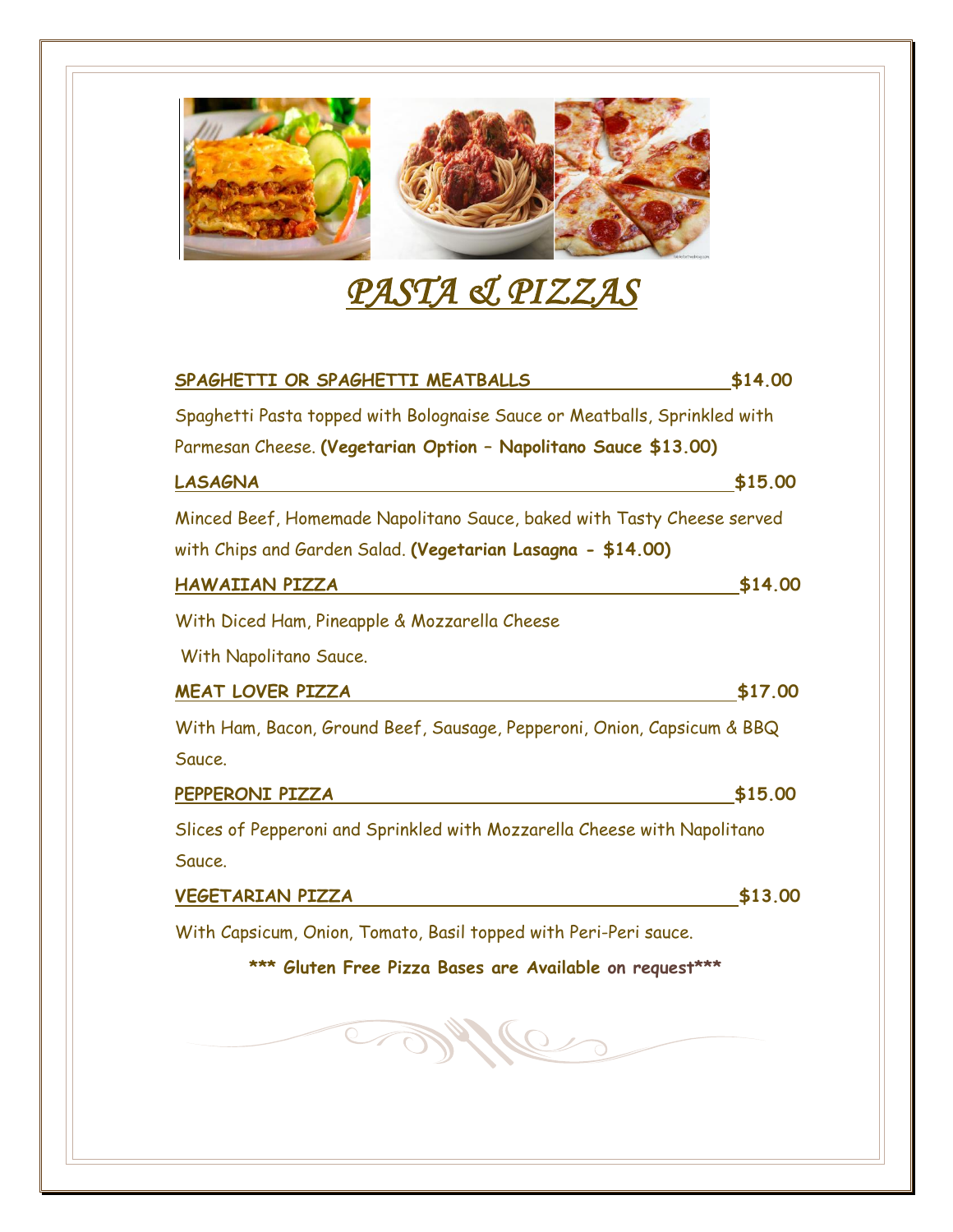

# *SEAFOOD*

| <b>CRAYFISH</b>                                                                                                                         | \$38.00 |
|-----------------------------------------------------------------------------------------------------------------------------------------|---------|
| Half of an Australian Crayfish baked with Garlic Butter or Mornay with Chips & Salad.                                                   |         |
| <b>MARRON</b><br><u> 1980 - Andrea Andrew Maria (h. 1980).</u>                                                                          | \$48.00 |
| 450gm of fresh Marron baked with Garlic Butter or Mornay with Chips & Salad.                                                            |         |
| GRILLED FISH OF THE DAY                                                                                                                 | \$20.00 |
| Grilled with Lemon Butter & Capers served with Chips & Salad or Potato Rosti & Vegetables.                                              |         |
| <b>TASMANIAN SALMON</b><br><u> 1980 - Johann Barbara, martxa alemaniar a</u>                                                            | \$24.00 |
| Pan Seared and baked with Lemon Butter Sauce served with Mashed Potato & Vegetables.                                                    |         |
| FISH & CHIPS<br><u> 1989 - Johann Barbara, martxa alemaniar a</u>                                                                       | \$20.00 |
| Classic Battered Fish served with Chips & Salad.                                                                                        |         |
| CREAMY GARLIC PRAWNS                                                                                                                    | \$27,00 |
| Sautéed in a Creamy Garlic and Herb Sauce served with Seasonal Vegetables                                                               |         |
| & Steamed Fragrant Jasmine Rice.                                                                                                        |         |
| <b>SEAFOOD BASKET</b>                                                                                                                   | \$20,00 |
| Crumbed Fish, Prawns, Squid Rings, Scallop, Chips & Salad with Sweet Chili Dipping Sauce.                                               |         |
| <u> 1989 - John Stein, mars and der stad and der stad and der stad and der stad and der stad and der stad and der</u><br>CHILLI MUSSELS | \$25,00 |
| Served with Salad and Garlic Bread.                                                                                                     |         |
| <u>CALAMARI</u><br><u> 1989 - Johann Stein, marwolaethau a bhann an t-Amhair an t-Amhair an t-Amhair an t-Amhair an t-Amhair an t-A</u> | \$20,00 |
| Whole Calamari with Lemon Pepper, served with Chips & Salad.                                                                            |         |
|                                                                                                                                         |         |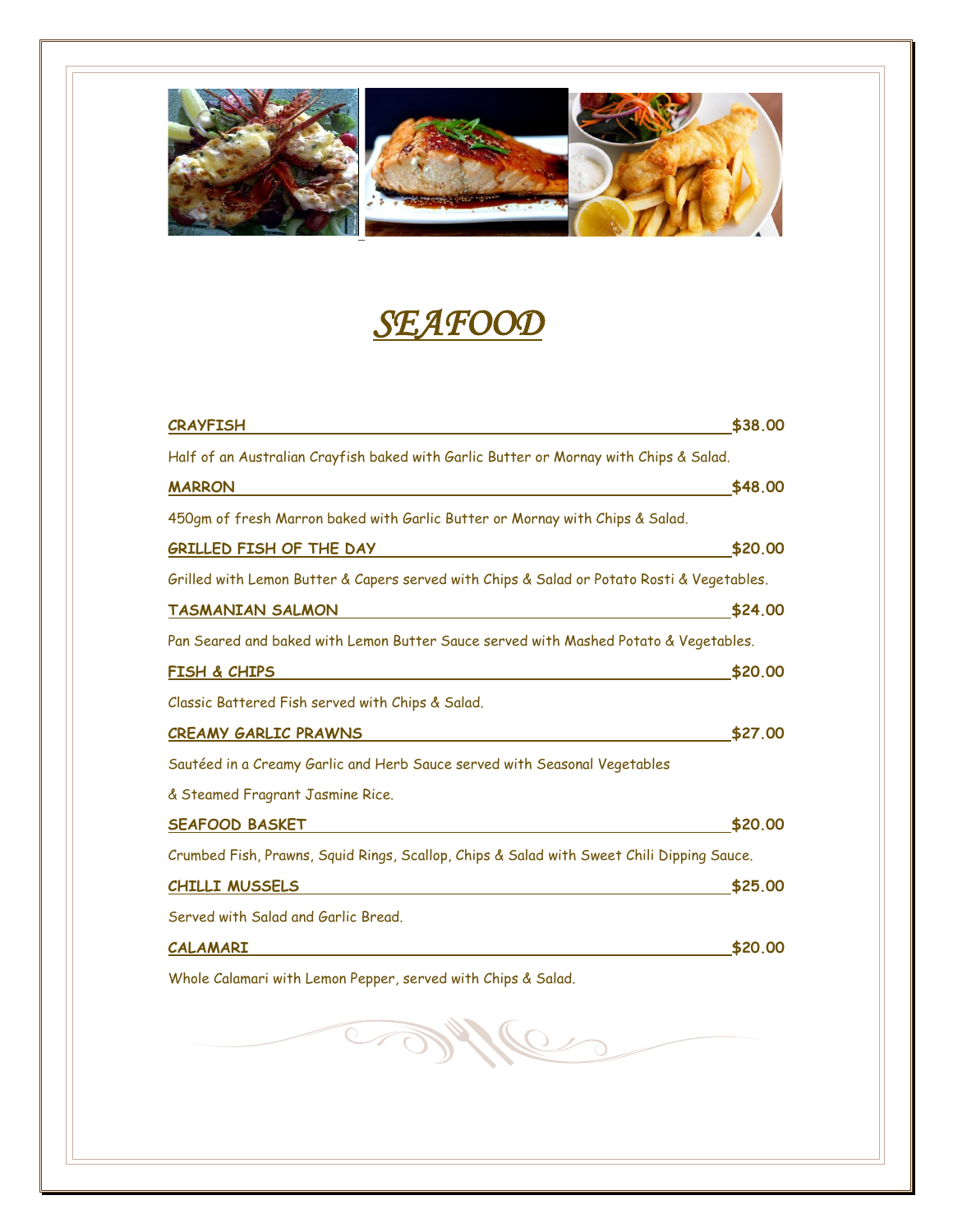

MAC

#### **SEAFOOD PLATTER for Two \$129.00**

**Whole Crayfish – G/Butter or Mornay, Marron – G/Butter or Mornay, Oysters – Natural, Kilpatrick, or Mornay Chilli Mussels, Salt & Pepper Squid, Sizzling Prawns, Fish – Battered or Grilled Salad, Chips and Garlic Bread.**

> **MINI PLATTER \$ 79.00**

**Half Australian Crayfish, Marron, Cold Prawn Cocktail Oyster – Natural, Kilpatrick, or Mornay Fish – Grilled or Battered Salt & Pepper Squid Garlic bread, Chips and Salad.**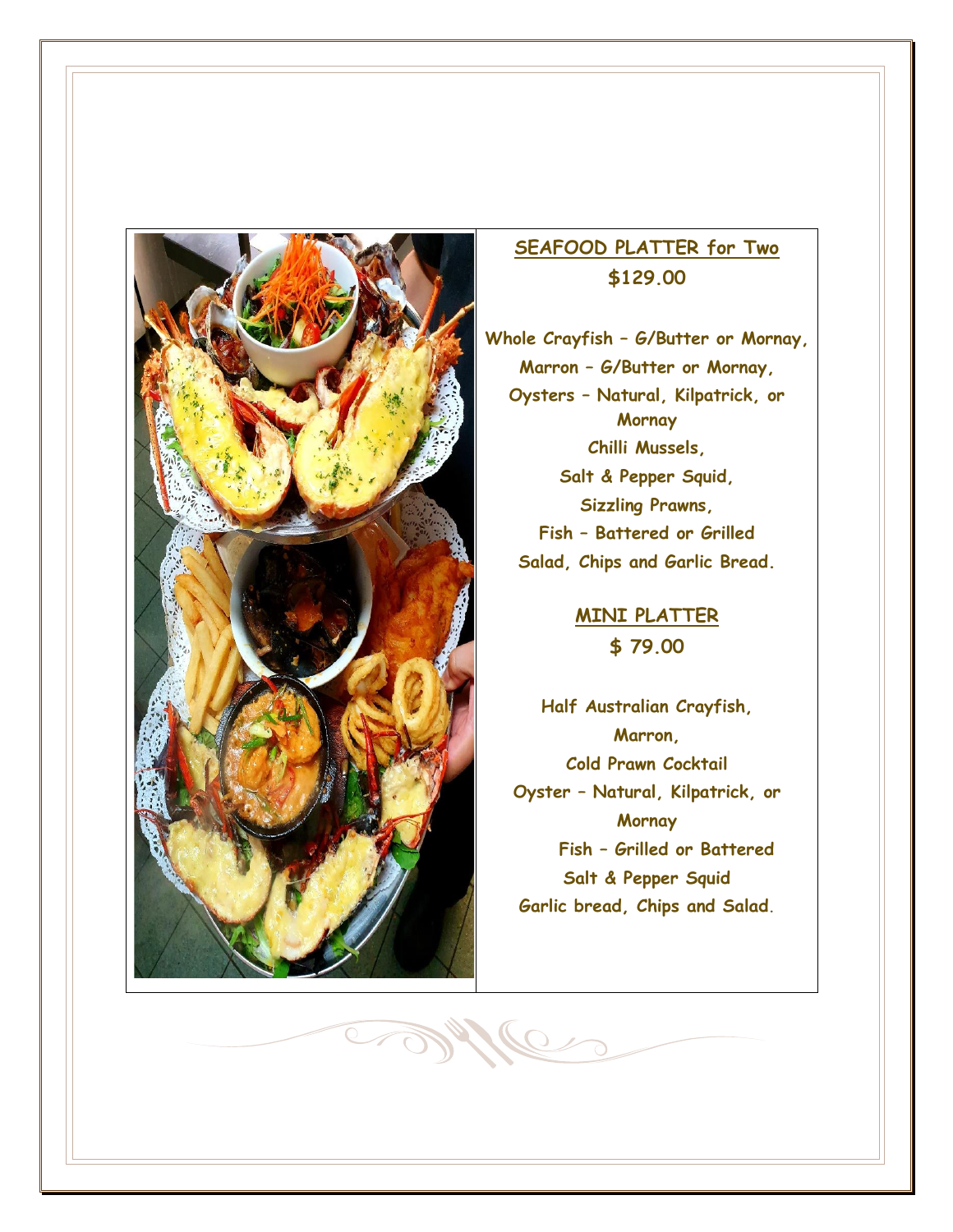## *MAINS*



**All meals can have a choice of Mash Potato & Vegetables or Chips & Salad**

**CAPPLE** 









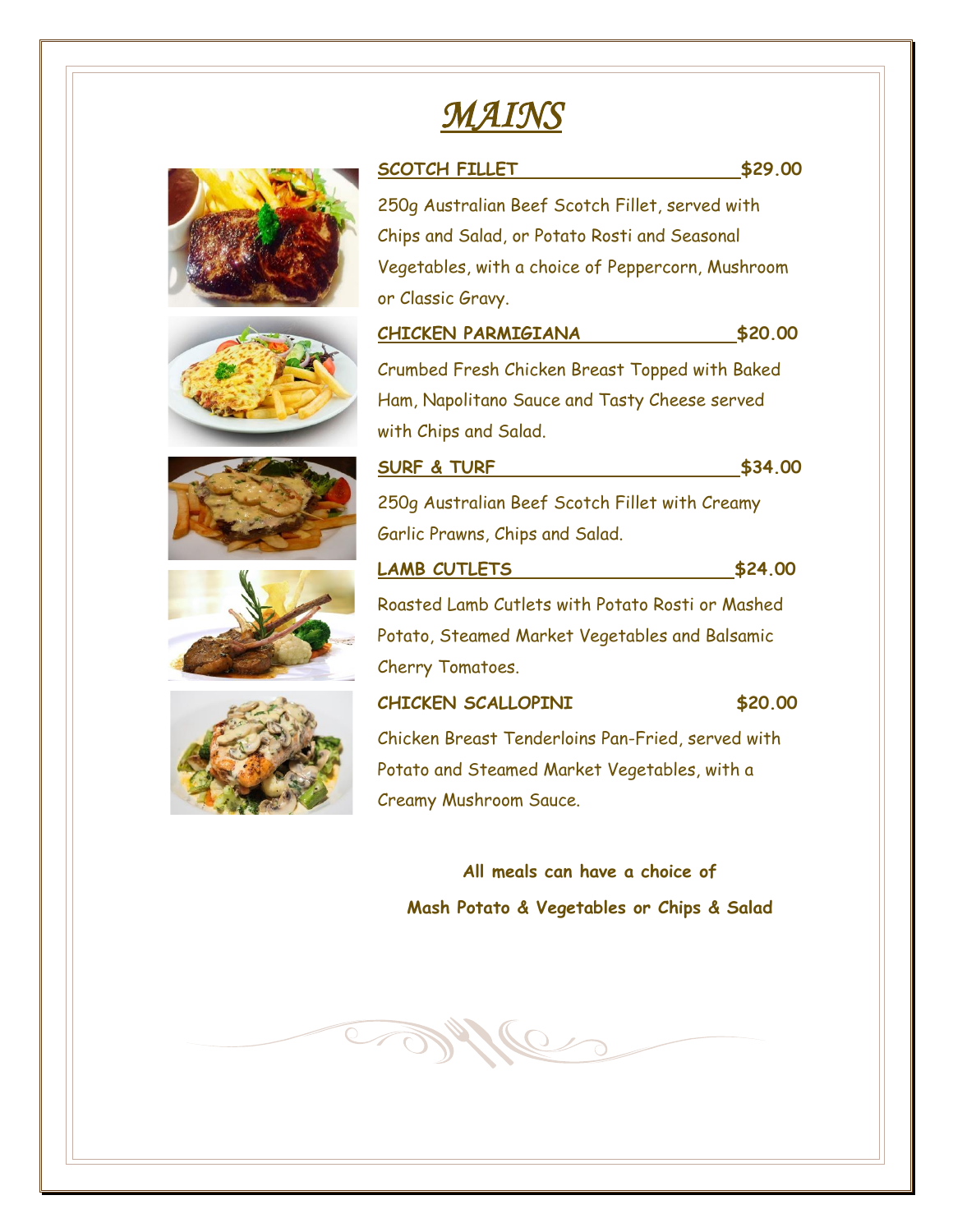